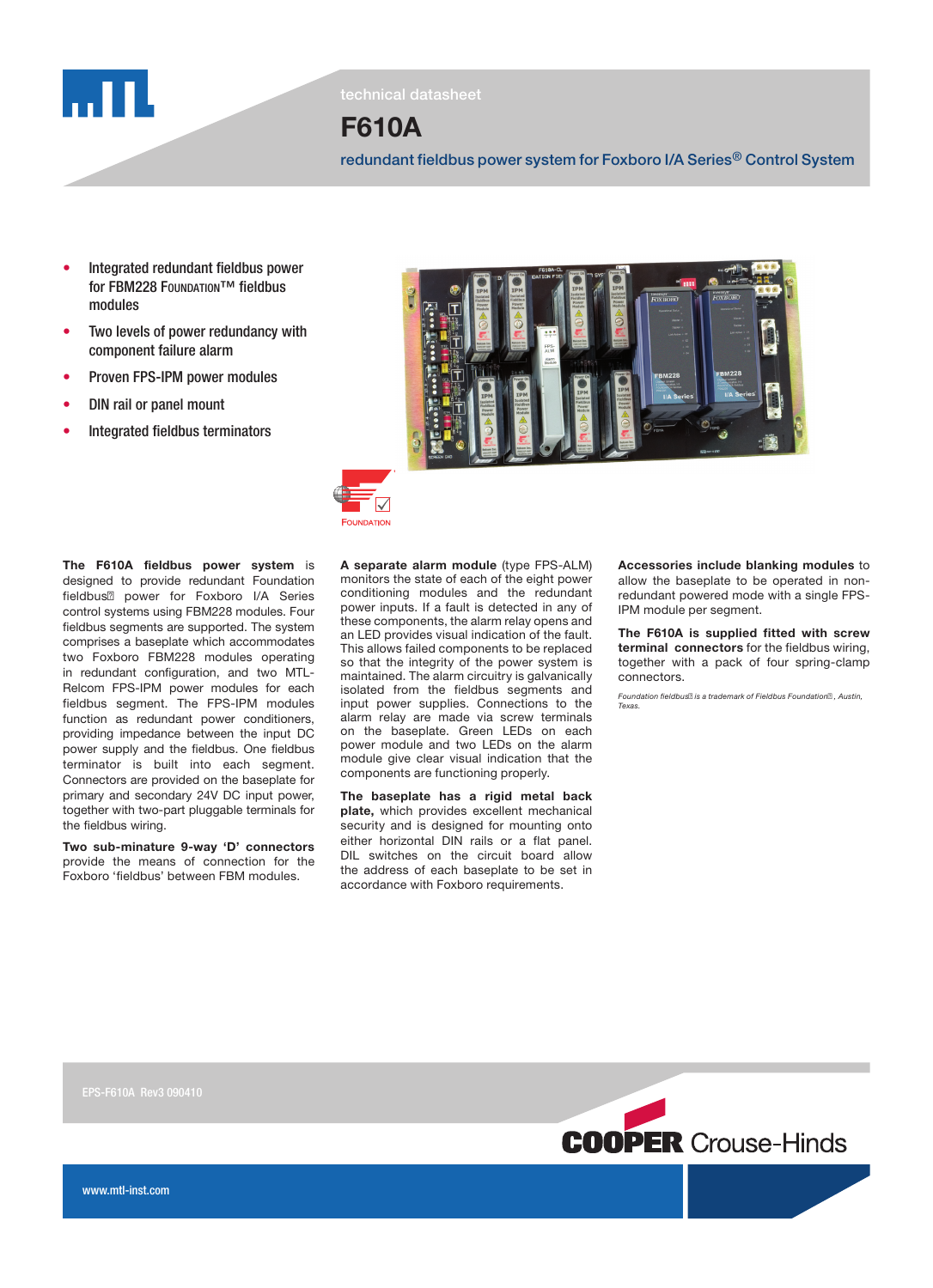#### **SPECIFICATION**

Location of equipment Safe area

#### **OUTPUT**

Number of channels

Four Voltage

Minimum 25.0V DC

Design Current 0 to 350mA

Current limit

#### 385mA nominal

Output ripple

Complies with Clause 22.6.2 of IEC 61158-2 Minimum load

#### No load

Isolation

Fieldbus to power supply: 250V AC rms withstand

# **INPUT**

Input voltage

19.2 - 30V DC

Current consumption (4 segments each with 350mA output load) 3.4A (typical) at 19.2V 2.4A (typical) at 24V 2.1A (typical) at 28V

Power dissipation (4 segments each with 350mA output load) 20.3W (typical)

# ALARMS

Alarm contact rating 1A max. @ 30V DC max.

Alarm contact status

#### Normally closed Alarm contact opens if either:

24V input falls below 18V DC or the output of any FPS-IPM module falls below 22V DC

# SYSTEM CONNECTIONS

# Foxboro 'Fieldbus' LAN

9-way subminiature D, female

## Address switches

| <b>Baseplate I.D.</b> |      |      | FBM I.D. |      |      |
|-----------------------|------|------|----------|------|------|
|                       | Sw.1 | Sw.2 |          | Sw.3 | Sw.4 |
| O                     | ON   | ON   | A        | ON   | ON   |
|                       | OFF  | ON   | B        | ON   | OFF  |
| $\mathbf{2}$          | ON   | OFF  | c        | OFF  | ON   |
| 3                     | ∩FF  | ∩FF  | D        | OFF  | ∩FF  |

# **MECHANICAL**

Mounting method

DIN rail or vertical flat panel DIN-rail types

'Top hat', 35mm x 7.5mm or 35mm x 15mm to EN50022

#### Mounting

Mounting on a vertical surface is recommended

# Alarm Contact Terminals

Fixed rising cage clamp screw terminals Conductor size: 0.14 to 2.5mm2

# Fieldbus Terminals

Pluggable spring clamp terminals (-PC) Conductor size: 0.2 to 2.5mm2 flexible or rigid Pluggable rising cage clamp screw terminals (-PS) Conductor size: 0.14 to 2.5mm2

## Primary and secondary power inputs

3-way socket header type AMP Universal MATE-N-LOK

Fieldbus cable screen ground M4 stud

#### ENVIRONMENTAL

#### Ambient temp

Operating, optimum orientation\*  $-40^{\circ}$ C to  $+60^{\circ}$ C

# Storage

 $-40^{\circ}$ C to  $+85^{\circ}$ C

#### Ingress Protection

IP20 to BS EN 60529 (Additional protection by means of enclosure)

\*Optimum orientation is when the DIN rail is mounted horizontally on a vertical surface

# **ELECTRICAL**

#### EMC compliance

To EN61326:1998 Electrical equipment for measurement, control and laboratory use - EMC requirements

# PHYSICAL NETWORKS

IEC61158-2 Foundation™ fieldbus H1

# ORDERING INFORMATION

#### COMPONENTS AND ACCESSORIES

| <b>PART No</b>  | <b>DESCRIPTION</b>          |
|-----------------|-----------------------------|
| <b>F610A-CL</b> | F610A Backplate             |
| <b>FPS-IPM</b>  | Power module                |
| <b>FPS-ALM</b>  | Alarm module                |
| FPS-BLK10       | Blanking module, pack of 10 |
| <b>F610A</b>    | F610A system                |

The F610A system comprises the following components:

| <b>F610A-CL</b> | Qty 1 |
|-----------------|-------|
| <b>FPS-IPM</b>  | Qty 8 |
| <b>FPS-ALM</b>  | Qty 1 |

Note: The F610A does NOT include the Foxboro FBM228 Foundation fieldbus™ interfaces illustrated.

The given data is only intended as a product description and should not be regarded as a legal warranty of proper<br>ties or guarantee. In the interest of further technical developments, we reserve the right to make design ch